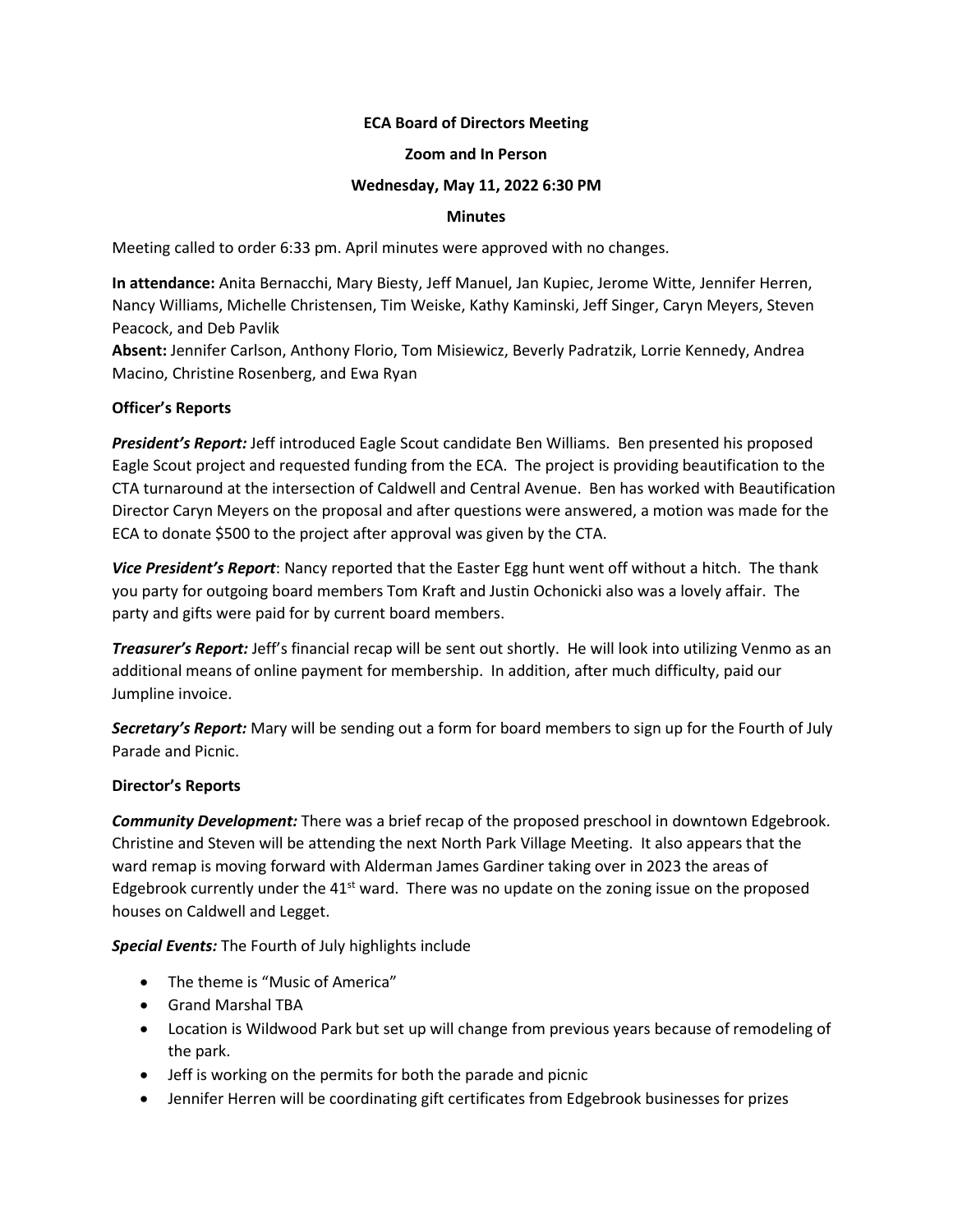- Nancy is working with the local Girl Scouts for face painting or other opportunities to fundraise
- Anita will reach out to local politicians to invite them to the parade and picnic
- Steven and Jeff are working with Park Church for their assistance
- Jeff Singer will coordinate ticketing
- Ewa and Tom will coordinate food service
- Nancy will be working on donations
- Steven and Andi are asked to solicit for volunteers on social media
- Board members are asked to attend and help

*Membership:* Membership numbers continue to steadily climb.

*Schools:* Jennifer and Kathy will try to get poster contest forms into the schools ASAP.

**Media and Publicity:** Andi and Steven will promote the Fourth of July and continue promoting membership.

**Police/Fire and Transportation:** Jerome reported on the retirement of 16<sup>th</sup> District Commander Maureen Biggane. There is no current update on cameras for the Caldwell corridor.

*Beautification:* Caryn provided an update on Beautification updates and future plans for the triangle and Metra corridor. She is currently seeking bids to repair the sprinkler system on the triangle.

*Website:* Caryn asked that we promote the Smart 911 program on the website. Caryn also asked that the Social Media committee continue to integrate a link to our website when promoting our events.

Programs: Jan encouraged board members to attend the Zoom General Meeting on May 18<sup>th</sup>.

*Forest Preserves and Parks:* Jerome reported that a proposal for a Wellness center is being explored for the old warming shelter near Whealan Pool

#### **Old Business:**

New Business: none

Meeting adjourned 7:20 pm

**NEXT MEETING**: Next meeting will be held on Wednesday, June 8th at 6:30pm. Board members are encouraged to attend in person at the Edgebrook Lutheran Church. There will be no Zoom offering because of internet issues. Please remember to contact Jeff if you are unable to attend.

**Board Meetings** (every second Wednesday at 6:30 pm at the Edgebrook Lutheran Church or on Zoom)

| <b>Special Events</b> |             |
|-----------------------|-------------|
| October 12            |             |
| September 14          | December 14 |
| June 8                | November 9  |

July 4th Parade and Picnic Monday, July 4th